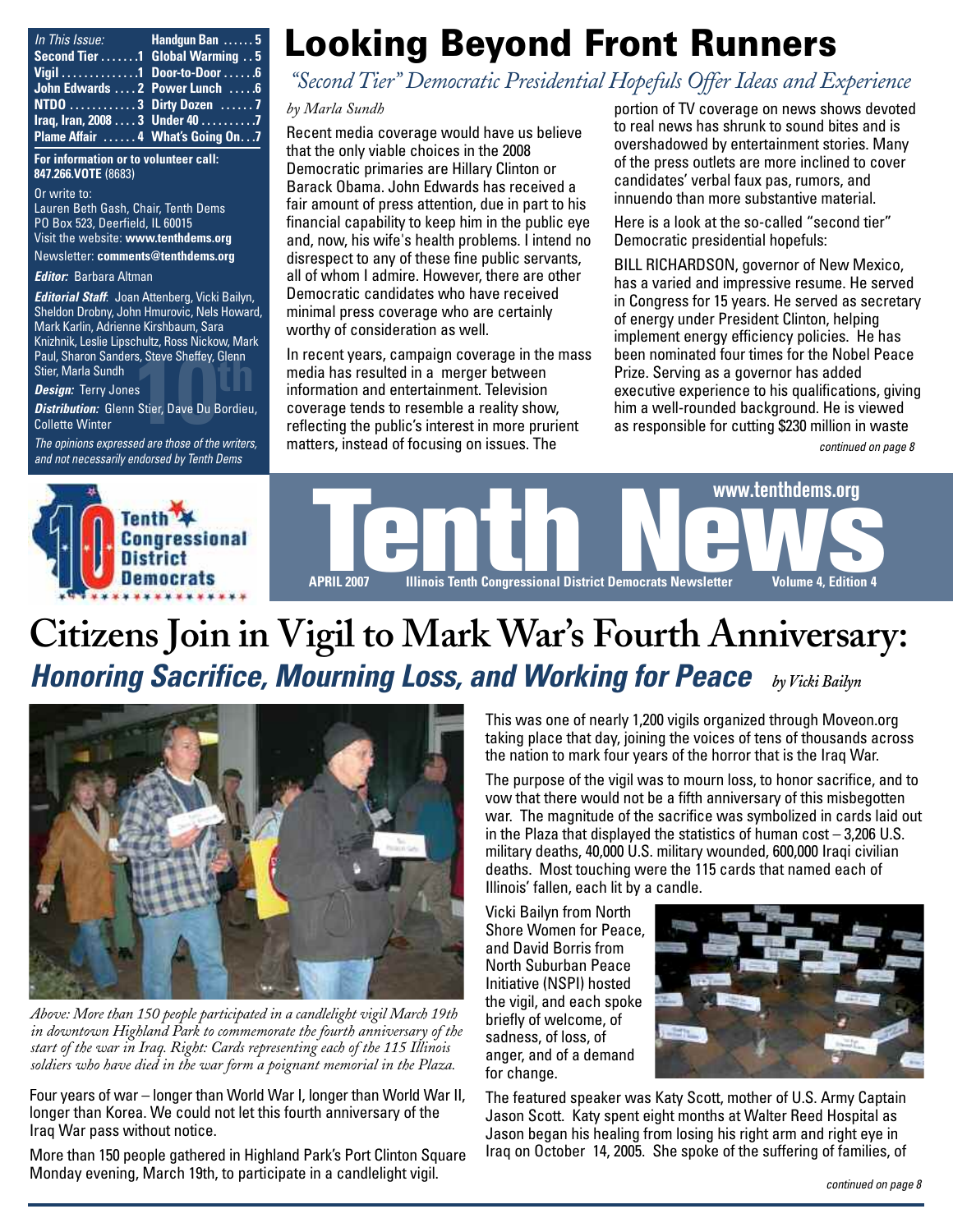# **John Edwards –***Working for Transformational Change*



*John Edwards addresses the Brussels Forum in Belgium in April 2006.*

personal circumstances to become inspirational leaders who transcended their generations.

John Edwards has faced similar personal adversity, first with the tragic death of his oldest son and then following his wife Elizabeth's diagnosis with breast cancer. For John and Elizabeth, her illness and apparent recovery heightened their empathy for the problems facing American families and strengthened their commitment to finding solutions that improve the lives of other people. Now, Elizabeth's relapse marks still one more personal crisis for these fine and decent Americans, one shared by many other Americans with similar circumstances, and by all of us who admire their strength and courage, their grace and humanity. John and Elizabeth have chosen to share their personal lives openly with all Americans. While we can take their strength and inspiration with us, they will have all our best wishes and prayers with them.

*by Glenn Stier and Sharon Sanders* 

Leadership in America often seems born out of crisis. Whether personal tragedy or public emergency, adverse circumstances often bring out our best. But one suspects that best has always been a part of us – fostered by a set of core values that lie dormant waiting to emerge. Such has been the case for great American leaders such as Franklin Roosevelt who, with his political star rising, was stricken with paralysis at age 39, or Robert Kennedy, heir to a new political generation when tragedy struck his brother via an assassin's bullet. Both of these men rose above their

We believe that John Edwards can provide the leadership America needs, now more than ever.

During the 2004 presidential primaries, John spoke of the two Americas that exist in the 21st century. In 2005 he set about to make a difference – founding the Center on Poverty, Work and Opportunity at the University of North Carolina at Chapel Hill,



*John and Elizabeth Edwards in New York City in October.*

and then forming OneCorps, a volunteer organization fashioned after the Peace Corps initiated by JFK. Whether helping with Katrina recovery, advocating for energy conservation, feeding the hungry, organizing workers, or fighting for minimum wage increases, OneCorps has motivated thousands of young people and volunteers to make a difference. As John frequently says, "We cannot wait for the next president to solve the problems that exist in America. We have got to start NOW to solve the problems ourselves."

John Edwards has worked for a strong national defense, restoring America's moral leadership in the world, and developing an exit strategy for Iraq. Throughout this campaign, he has offered visionary leadership and advocated "transformational change" on issues such as universal healthcare, combating global warming, preserving workers' rights, raising the minimum wage, providing job training and work programs for the poor, and developing a "College for Everyone" program that promises to help pay college expenses of any student willing to work up to 20 hours a week while in school. Differentiating him from the other candidates in the 2008 presidential race are the

specifics of his plans and ideas and the straightforward method in which he is framing his message:

**Restoring America's Moral Leadership in the World:** John Edwards advocates immediately withdrawing 40,000-50,000 troops from Iraq, with the complete withdrawal of all combat troops from Iraq within 12-18 months.

#### **Guaranteeing Affordable, Quality Health Care for Every**

**American:** John Edwards is the first and only candidate with a plan to provide health insurance for ALL Americans. His detailed plan can be seen at: [http://johnedwards.com/about/issue](http://johnedwards.com/about/issues)s/.

**Eliminating Poverty:** John Edwards has called for a national goal of eliminating poverty within 30 years.

**Strengthening America's Middle Class:** John Edwards believes that our economic policies must reward work via negotiating fair/smart trade agreements, helping families save for the future, and fighting the rising costs of middle-class life.

**Leading the Fight against Global Warming and Our Addiction to Foreign Oil:** John Edwards believes that Americans must be patriotic about something other than the war. We must act now by investing in clean, renewable energy sources to create a new energy economy.

On March 1, 2007, Errol Louis of the *New York Daily News* wrote in *He's The Man With A Plan,* "Win or lose, John Edwards has already done America a great service by running for President and putting the issue of poverty where it belongs: front and center. And the more he talks about it, the more political ground he will snatch from his leading Democratic rivals, Sens. Hillary Clinton and Barack Obama. …Edwards is…a fierce and unapologetic supporter of federal legislation that would make it easier to form unions, especially for the estimated 50 million Americans toiling in the service economy, many of whom work for poverty-level wages without health or retirement benefits."

Finally, John recognizes that detailing policy initiatives is politically risky. "When people know where you stand," he says, "when [your opinion] isn't fuzzy, they can disagree with you. I believe it's more important to say who you are. We don't need to redefine the Democratic Party. We need to reclaim the Democratic Party!" For all

his talk of budget issues and foreign policy, John Edwards speaks often of hope for a better future. He says America needs a leader whom the world can recognize as a decent human being.

In short, we think John

*John Edwards volunteers in the yard of a home still being rebuilt from damage caused by Hurricane Katrina.*

Edwards is doing what every Democratic presidential candidate ought to be doing – saying exactly what he thinks, taking the side of the average American worker, and talking about ways to strengthen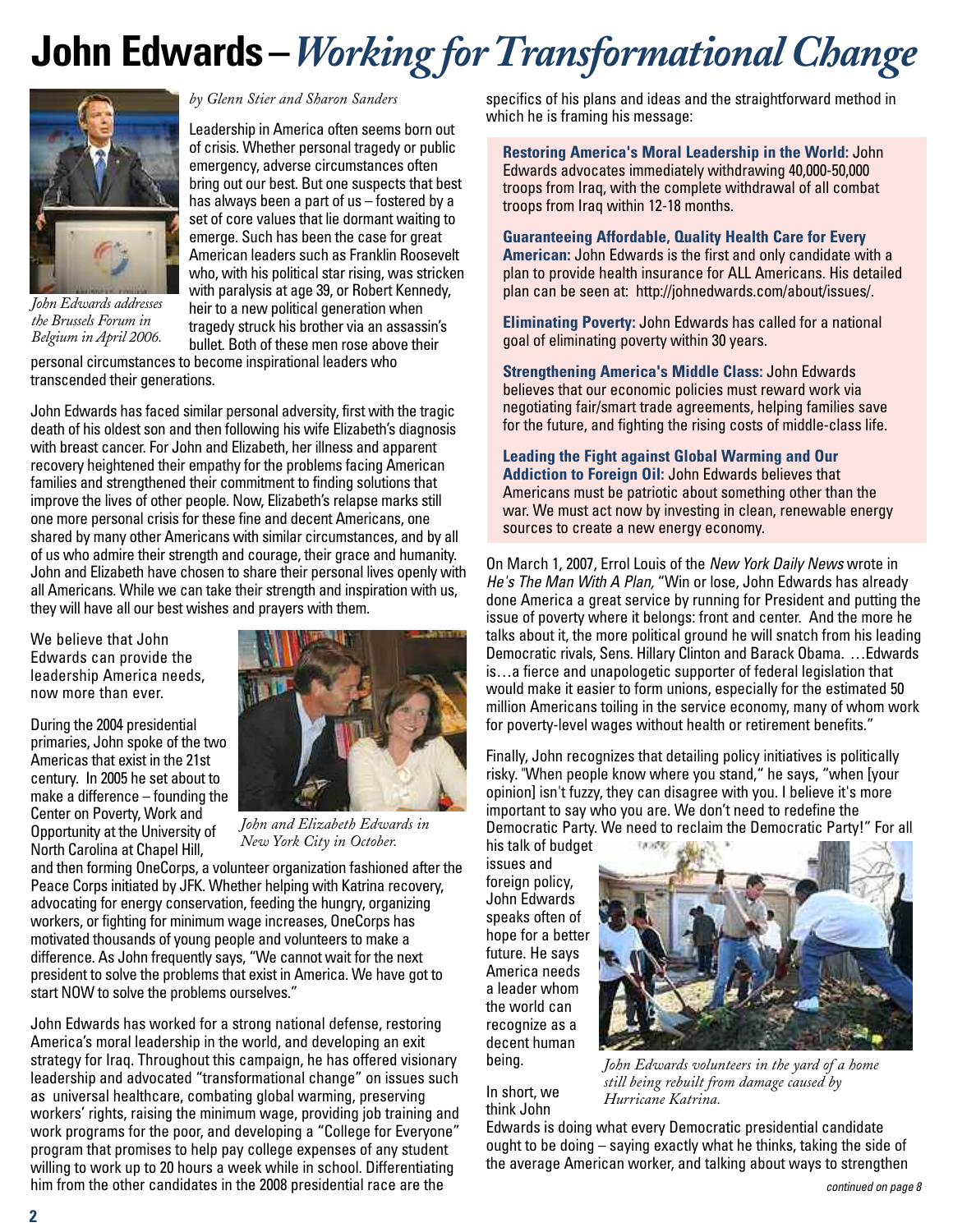## **The NTDO – Proving the Power of Grassroots Politics**

*by Nels Howard*

*New Trier Township is one of 12 townships that make up the 10th Congressional District. In size, it is the sixth largest of the 12 townships (based on voter registrations) and in 2006 it cast about nine percent of the 10th District vote. It includes the communities of Glencoe, Kenilworth, Wilmette, Winnetka, and a small piece of Glenview.*

In 1964, when New Trier businessman Lynn Williams ran for Congress in the10th District, the chance for victory by a Democrat was viewed as almost impossible. The last Democratic congressman had been elected 80 years before, in 1884. Even Evanston, then part of the 10th, was a pretty conservative place. So, although Lynn Williams ran a good campaign, he lost. This was not only unfortunate for the local populace but, in hindsight, for the entire world as well, since Lynn lost his race to a fine young fellow named Donald Rumsfeld. (How different things might be if that young man's political career had ended then.)

Lynn Williams' brave effort did, however, give him some valuable political insights and strengthened his belief in the power of grassroots volunteerism. As New Trier Township Democratic Committeeman, he began building the New Trier Democratic Organization (NTDO) based on the concept that an effective political organization could be successful without patronage, simply by offering interested citizens the opportunity to participate in the political process. Working with a core of New Trier Democrats energized by his campaign, Lynn laid the foundation for today's NTDO.

In 1985, Lynn Williams retired from his committeeman post. He was replaced by Bill Crowley, who continues to serve as the New Trier committeeman and NTDO leader. A steering committee of volunteers guides operations.

Following Lynn Williams' grassroots philosophy remains the NTDO's most impressive strength. This core strength is especially visible before primary elections, when members meet to hear candidates present their views. The general membership votes on which candidates to endorse (a 60 percent vote is needed). Endorsed candidates then receive the full support of the organization's precinct operation. Hundreds of volunteers from New Trier Township's 72 precincts work in their neighborhoods and in the NTDO office to achieve Election Day victories.

Between elections, the NTDO regularly contacts new community residents to build membership and works to keep township voters informed about activities of incumbents and local or national issues affecting our communities.

In the years since Lynn Williams' intrepid campaign, the NTDO has played a role in an ever-growing number of Democratic victories – the legendary Abner Mikva races in the '70s, the growing majorities for Democratic state contests in the '80s and '90s, and majority votes for the Democratic candidates in the last three presidential elections. In 2006, a majority of New Trier's votes went to Dan Seals in his strong first-time challenge of incumbent Congressman Mark Kirk.

Against early odds, the NTDO has grown into a local political force, proving that grassroots volunteerism can prevail. Chances are some of you reading this may think you live in a community where Republicans hold an unbeatable advantage. But the fact is grassroots efforts really can turn voters around – anywhere.

If you live in New Trier Township and wish to contact NTDO call 847-446-8030, go to [www.ntdo.org,](http://www.ntdo.org) or visit the office any weekday morning at 800 Oak Street, Winnetka 60093.

## **Iraq, Iran, and 2008** *by Steve Sheffey*

The three main contenders for the Democratic nomination for president, Hillary Clinton, Barack Obama, and John Edwards, have many strengths and weaknesses. Yet instead of focusing on where the candidates stand on today's issues, some would have us apply a litmus test based on how they voted on authorizing the war in Iraq in 2002.

Edwards says that he made a mistake. Clinton says her vote was correct at the time, but the war was subsequently mishandled. Obama says that had he been there, he would have voted "no." Historians will one day tell us whether it was reasonable at the time to believe that Saddam Hussein had weapons of mass destruction. The Clinton administration appears to have believed that he did, as did most of the world's intelligence agencies. The theory that makes the most sense to me is that Saddam Hussein deliberately attempted to mislead the world into believing he had weapons of mass destruction to bolster his standing in the Arab world. He did not cooperate with the UN inspectors in order to create the illusion that he had something to hide. He believed that the United States would not call his bluff or, if it did, action would be limited, as it was in Kuwait. His tragic miscalculation, compounded by the ineptness and dishonesty of the Bush administration, led to the current quagmire.

The world is better off without Saddam Hussein, but the world is not a safer place today than it was when Bush took office. As a result of the Bush administration's strategic short-sightedness, Iran now finds itself with its two biggest threats – Iraq and the Taliban in Afghanistan – having been rendered impotent by the United States, thus allowing Iran to pursue its broader regional ambitions unchecked by its natural enemies.

Whether Iraq is better off without Saddam Hussein is yet to be decided, but we know for certain that his regime tortured and murdered hundreds of thousands of people and threatened other states in the region. It is hard to fault a senator for voting for military action against an evil despot who many believed possessed, and would use, weapons of mass destruction. If any senators voting "no" foresaw how incompetently the war would be conducted, they  $\frac{d}{dx}$  and say so at the time – of all the reasons cited for voting against the war, no senator to my knowledge went on record predicting what actually happened. Congress should have been much clearer in defining the objectives of the military action, but the fault for the war's prosecution lies squarely with the Bush administration, not with the senators who voted to authorize the war.

Not having personally reviewed the intelligence reports made available to members of Congress, I cannot say whether – even had the war been prosecuted competently – the decision to invade Iraq was correct. But it seems to me that at the time, reasonable minds could have differed, and did differ. If John Edwards thinks he made a mistake, good for him for admitting it. But if Hillary Clinton does not think she made a mistake, we should not fault her for providing a more nuanced explanation of her vote. Nor does Barack Obama deserve a free pass for not even being in the Senate when all of this happened. If he opposed the war from the start, it certainly was not because of, or despite, any classified intelligence briefings.

Instead of attempting to hold the candidates accountable for a vote whose correctness cannot yet be judged, we should hold the candidates accountable for their plans to solve today's problems in Iraq and Iran. Regarding Iraq, we should ask how quickly they would withdraw the troops and what circumstances, if any, would compel them to delay withdrawal. How they would prevent Iran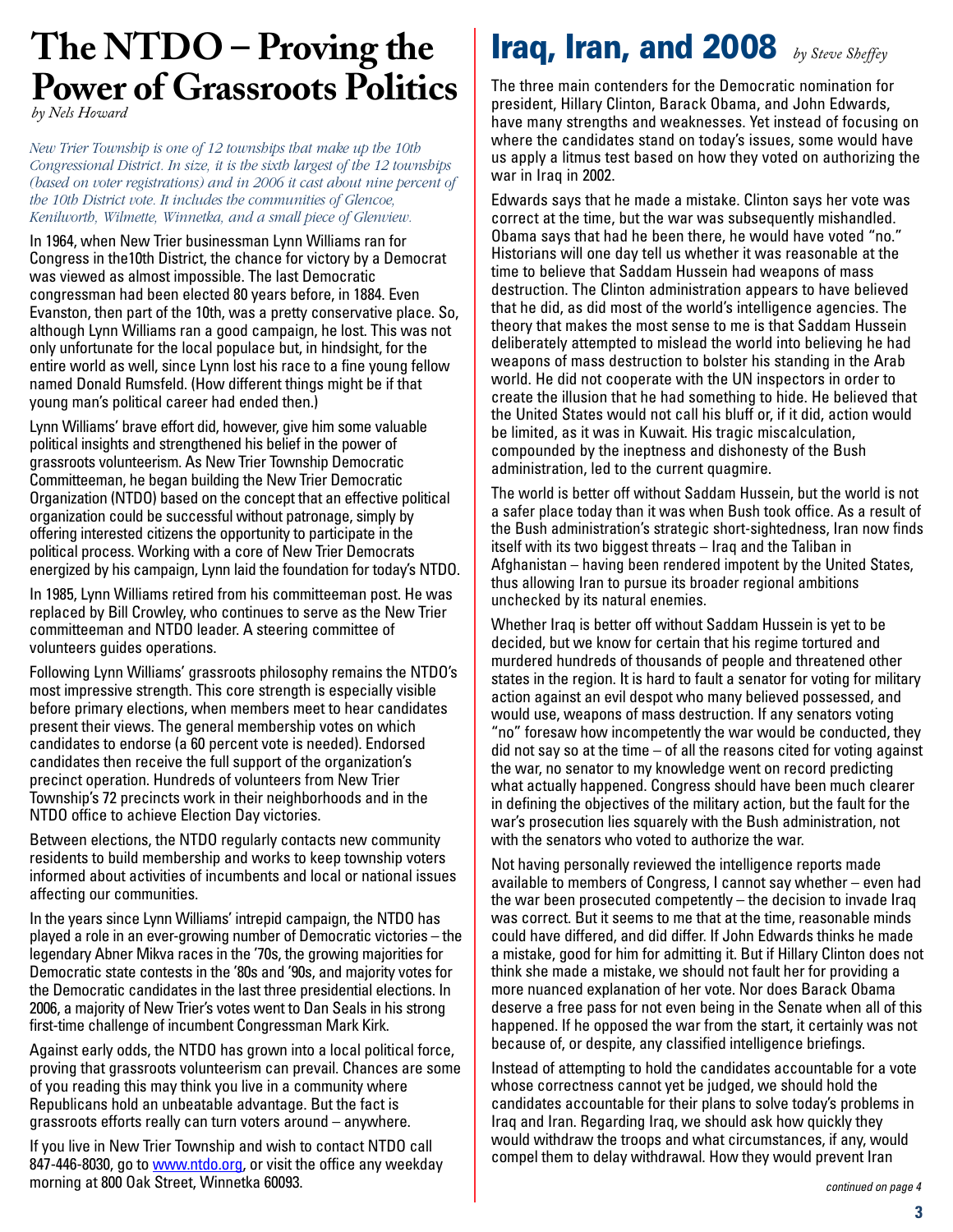# **The Plame Affair's Broader Ramifications** *by Mark Paul*

GENC

Now that the chief of staff to the most powerful vice president in the nation's history has been convicted of perjury, lying to federal officers, and obstruction of justice, it's time to take a step back from the legal subtleties and look at the bigger picture the Plame-Wilson-Libby case outlines.

The Bush administration neutralized the CIA's counterproliferation program.

Valerie Plame was in charge of that program, tracking transfers of technology and materials useful in constructing nuclear weapons. She was a highly trained operative, for whom the CIA created an elaborate cover identity, even establishing a front company as her employer. She built a network of informants who risked their jobs – and possibly their lives – if they were exposed.

Plame's training and experience aren't easy to replace and aren't replaced immediately. The CIA has had to start all over. Train someone else. Build a new cover identity. Recruit new informants.

Who knows what happened while the CIA was at least temporarily blinded, if in fact a new counter-proliferation intelligence network is now fully functional?

The Pakistani nuclear entrepreneur A.Q. Khan and the North Korean and Iranian regimes were all quite happy to see Plame exposed. So were any freelancers who might be able to acquire nuclear material and only need precision tools and special metals to build a bomb.

Cheney, Libby, Rove, and the others sacrificed Plame's intelligence network so they could justify the war with Iraq based on phony suspicions that it was attempting to acquire nuclear weapons, precisely the subject of her portfolio. And even now, one aspect of the administration's smear campaign against Joe Wilson remains effective. The generally understood storyline still claims that Wilson's marriage to Plame was key in selecting him for the factfinding trip to Niger.

In fact, there may not have been anyone in the United States better qualified than Joe Wilson to make that trip to Africa.

Wilson had been the charge d'affaires in the Baghdad embassy, outranking everyone but the ambassador. When the ambassador to

**Iran, Iraq** *continued from page 3*

from jumping into the power vacuum our withdrawal would create and whether they favor splitting Iraq into various ethnic states are also questions we should demand answers to.

We should also demand a clear answer on what measures the candidates would take to prevent Iran from acquiring nuclear weapons. It is a logical fallacy to assume that because, in retrospect, Iraq appears not to have had weapons of mass destruction, or because the war in Iraq was incompetently prosecuted, it therefore follows that the threat from Iran is benign, or that military action against Iran must be ruled out. Indeed, as Barack Obama said in

early March of this year while urging that we focus on a diplomatic solution, "We should take no option, including military action, off the table." We have to be wrong only once when nuclear weapons are at issue, and while we must not rush into war, we must also consider the effect on the region and the world of a nuclear Iran. We must recognize that once Iran obtains nuclear weapons, it probably will be impossible to rid it of nuclear weapons.

There is a legitimate school of thought that argues that even if Iran obtains nuclear weapons, it would be deterred from using them by Israel's nuclear forces. Iran has proven to be pragmatic in the past, and while its rhetoric certainly suggests a willingness to use nuclear weapons to wipe

Iraq was recalled to Washington, Wilson was in charge during the run-up to the Gulf War. Afterwards, President G. H. W. Bush gave him the State Department's highest decoration for heroism. Then, Wilson served several years as ambassador to a central African country that borders Niger.

> How many other people knew as many players in both the Iraqi government and the central African uranium trade? Sending Wilson to Niger was a rare act of competence in an administration so lacking in competence that incompetence has become normative.

And the scale of the incompetence has reached monumental proportions.

The U.S. spends more on its military than the rest of the world combined. Nonetheless, the U.S. Army is stretched to the breaking point in both personnel and materiel. There is not a single combat-ready brigade in reserve. Units are rushing to Iraq and bypassing the army's desert training facility. The largest industrial economy in the

world cannot produce enough armored Humvees to supply a force of less than 150,000. There are continuing shortages of body armor and, now, even reports of inadequate supplies of ammunition.

An administration that has nothing but scorn for soft power has no more hard power to wield. And yet, in this environment we hear some Democrats urge us to be gentle with our opponents. Some even want us to concede that Mark Kirk is "good on Israel," because he can mouth some "pro-Israel" platitudes about the dangers to Israel posed by a nuclear-armed Iran. But it certainly was not good for Israel that the CIA's counter-proliferation unit was suspended while Iran builds enrichment facilities of indeterminate capacity. And even some who believe Kirk to be "good on Israel" concede that Israel's general security posture has declined during the years Kirk and Bush have been in office.

This is not the time for Democrats to cower in fear of the right-wing attack machine. Bush and Kirk have been a disaster for this nation's security, as well as Israel's. They cannot defend their record. Support for the neocon foreign policy has already dropped to about 30 percent. Voters will only question our own grasp of reality if we Democrats fail to attack the perpetrators of this catastrophe.

> out Israel regardless of the consequences, as a practical matter, it is unlikely to do so. Eliminating Iran's nuclear program would be much harder than it was to eliminate Iraq's program, and doing so would almost certainly invite retaliation against Israel. The best answer probably is very tough political and economic sanctions backed by the threat of military action, but whether military action as a last resort is a real option depends on how one assesses the likelihood that Iran will actually use nuclear weapons once it acquires them. This is the assessment we must demand of our candidates so that we can choose intelligently; and the sooner we focus on today's issues instead of the original vote on Iraq, the more likely we'll be to choose the best candidate for today's challenges.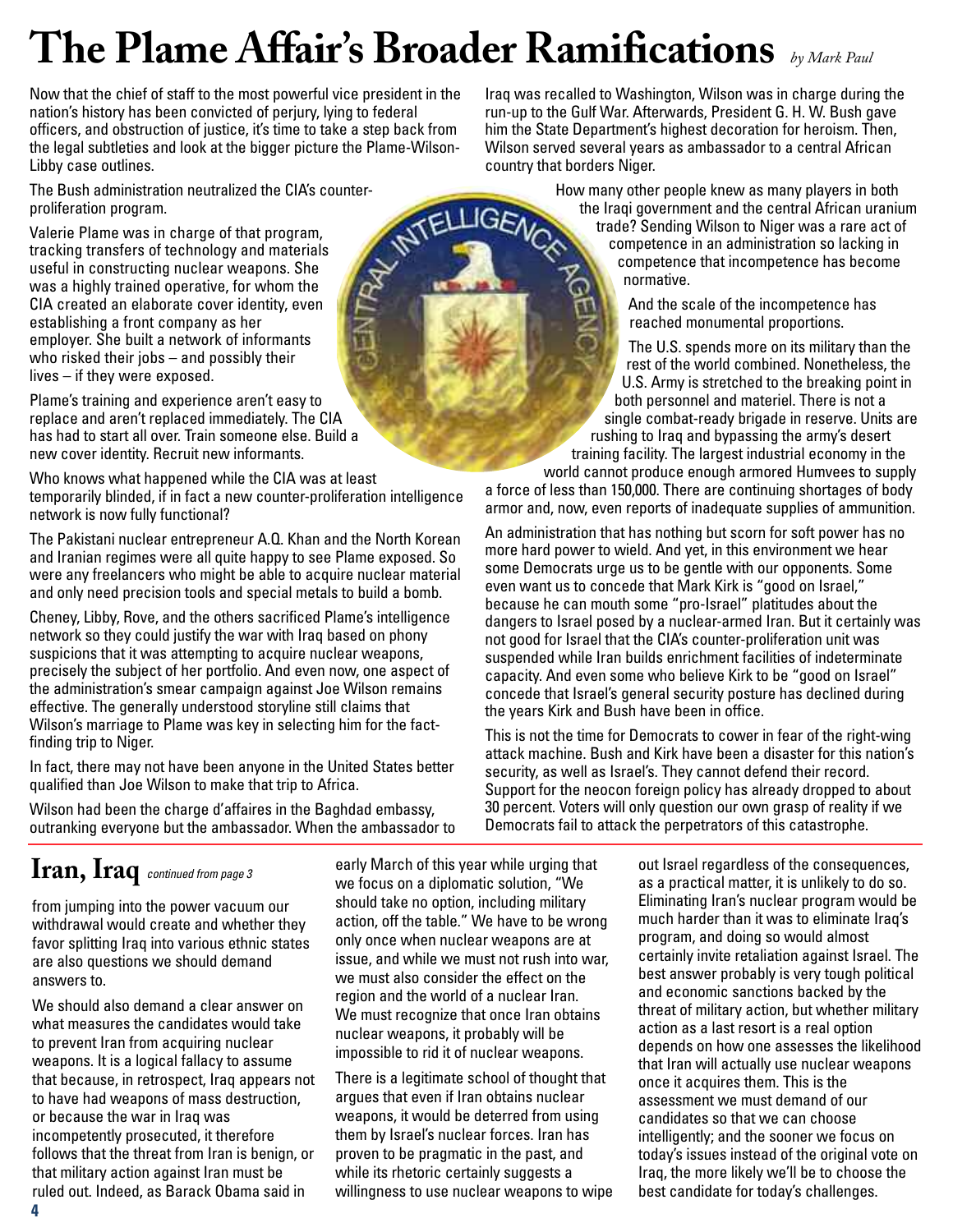## **A Radicalized Federal Court Could Mean the Death Knell for an Issue of Importance to the Residents of the 10th Congressional District** *by Mark Karlin*

In early March, a panel of the United States Court of Appeals for the D.C. Circuit struck down the District of Columbia's ban on handguns.

The panel's majority opinion was written by Judge Laurence Silberman, who has been a right wing, partisan GOP judge through several administrations. In fact, Silberman not only worked behind the scenes to assist the forces trying to impeach Bill Clinton – while he was sitting on the D.C. federal bench ruling on motions relating to President Clinton – he also was one of the judges who overruled the Iran-Contra convictions of Oliver North and John Poindexter.

What we need to emphasize here is that Judge Silberman has rewritten the Constitution in his majority (2-1) opinion in a manner that will result in more gun deaths in D.C. If the ruling is upheld, it could ultimately lead to the nullification of the three community handgun bans on the North Shore: in Evanston, Wilmette, and Winnetka. Another Republican appointment joined in the majority decision, but Judge Silberman wrote the decision. As we are seeing more frequently in other areas of the law, the right wing GOP judicial appointments now hold sway in many of the nation's federal courts.

This is the Second Amendment as written into our Constitution: "A well regulated militia being necessary to the security of a free State, the right of the People to keep and bear arms shall not be infringed."

What Judge Silberman did in his ruling recognizing an individual right to keep and bear arms was implicitly to rewrite the Second Amendment by inserting the word "all" into its text: "A well regulated militia being necessary to the security of a free State, the right of the

People to keep and bear [all] arms shall not be infringed." And he did this even though logic and legal precedent argue that the Second Amendment should not even have been a factor in this case.

Why? Because a ban on handguns does not limit "the right of the People to keep and

bear arms," even if one accepts – and I don't – the NRA's mantra that gun ownership is an individual right. This is part of the reasoning that the state and federal courts used in upholding the first handgun ban in the nation in Morton Grove.

In short, you don't have to agree with gun control proponents on the one hand or the NRA on the other to realize that the Second Amendment – as written – was irrelevant to the D.C. ban on handguns. This is because D.C. residents can own many other types of firearms, including shotguns and rifles – just not handguns.

Does this decision seem a bit hypocritical for a right wing judge who claims to be a "strict constructionist?" Not really, because Silberman is a political partisan first and foremost.

Judge Silberman is guilty of the most egregious form of judicial activism: rewriting the Constitution. *The Washington Post* said just that in an editorial.

[http://www.washingtonpost.com/wp](http://www.washingtonpost.com/wp-dyn/content/article/2007/03/13/AR200703130150)[dyn/content/article/2007/03/13/AR200703130150](http://www.washingtonpost.com/wp-dyn/content/article/2007/03/13/AR200703130150) 8.html

And *The New York Times* agreed.

<http://www.nytimes.com/2007/03/14/opinion/14> wed2.html? r=3

## **Global Warming Workshop**

"How To Reduce Global Warming" is the subject of a North Shore workshop moderated by a representative of The Sierra Club. The workshop includes a showing of a film about saving energy and a presentation about Highland Park's successful "Cool Cities" campaign. It starts at 2:00 p.m., Sunday, April 15th at the Winnetka Community House (620 Lincoln Avenue) and is free and open to the public.

Becki Clayborn of The Sierra Club's Midwest Clean Energy Committee will tell individuals how to reduce climate dangers. She'll introduce a challenging environmental film, "Kilowatt Ours," that views diverse energy sources, from the coal mines of West Virginia to the solar panel fields of Florida, and proposes solutions to America's energy-related problems.

"Kilowatt Ours" explores mountain-top coalremoval mining, air pollution, haze in the Great Smoky Mountains National Park, methyl mercury contamination of newborns, childhood asthma, and global warming. It shows how individuals can create energyefficient homes and businesses and seek a net-zero energy-consuming nation.

In addition, Highland Park High School senior Molly Dillon will explain how her community follows the "Cool Cities" campaign and encourages civic and personal action.

This strong environmental program is jointly sponsored by The New Trier Democratic Organization, Democrats of Northfield



This decision is politically motivated and dangerous. It threatens even the most reasonable of our gun laws.

The North Shore has a long history of supporting and advocating for communities free from gun violence. The radicalization of the federal courts by Republican administrations should be of deep concern to us, and particularly with regard to the issue of guns and safety.

If Judge Silberman's ruling disturbs you, please note this observation about Judge Samuel Alito in a recent *New York Times* article: "In a 1996 dissent while serving on the federal appeals court in Philadelphia, Judge Samuel A. Alito, Jr., now a justice of the Supreme Court, wrote that he would have struck down a federal law regulating the possession of machine guns under the commerce clause of the Constitution." [h](www.theledger.com/apps/pbcs.dll/article?AID=/20070310/ZNYT02/703100471)[ttp://www.theledger.com/apps/pbcs.dll/article](http://www.theledger.com/apps/pbcs.dll/article) ?AID=/20070310/ZNYT02/703100471

Machine guns available to the general public? Assault weapons? Fifty caliber sniper rifles?

This may be the most dangerous threat to our safety posed by a federal bench now filled with politically motivated Republican judges. Just ask the residents of Washington, D.C., who now will face even more death and injury from gun violence.

Township, and Tenth Congressional District Democrats. For information, call 847-446-8030.

#### **Solution to last month's crossword**

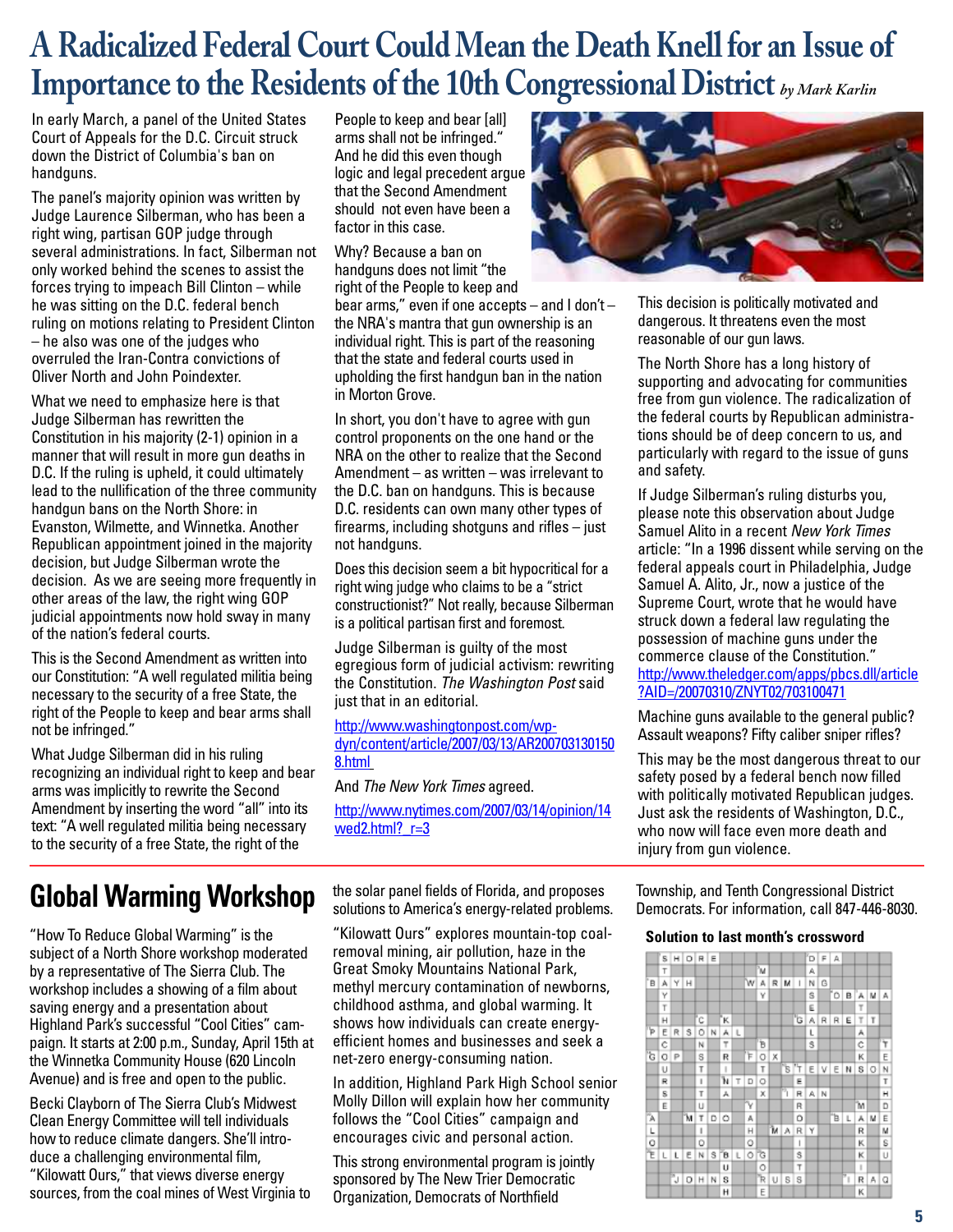# **Moraine Township Gives Residents a Lift** *by John Hmurovic*



*Moraine Township's Door-to-Door vans give elderly and disabled township residents the "gift of freedom."*

Once the teenage excitement of earning that first driver's license wears off, most of us probably take driving for granted. But for some of us, age or sickness settles in and suddenly, when we are no longer able to drive, we realize how much we have come to rely on a car.

Unfortunately, America is not a leader in providing public transportation for its citizens, especially for those who are too old or too ill to get to bus stops or train stations, and even less so for those on fixed incomes who can't afford regular trips in a taxi. That's why senior citizens and the disabled who live in Moraine Township (Highland Park, Highwood and a small part of Lake Forest) have at least one thing to be grateful for – their township government has made their transportation needs a priority.

In 2005, Moraine Township voters elected a group of Democrats to lead their township government. Mari Barnes was elected as township supervisor, Ellen Gussin as township clerk, and Bryna Gamson, Margoth Moreno, Cynthia Plouche, and Jeffrey Zaluda were elected as trustees. It was the first time that candidates ran in Moraine Township under the Democratic banner. They came wellprepared for their new jobs.

"We knew from past experience," Supervisor Barnes said, "that there was a serious transportation problem in our area." When the new leaders took office in May 2005, the main service that the township government provided for the elderly and disabled who were unable to drive was a taxi subsidy program. It covered a portion of the taxi fare for those who needed a ride for medical care. But it did not cover any transportation costs beyond the township border. So, a person who needed to visit a doctor in Deerfield, for example, would have to pay most of the cost of the ride in a vehicle that was not equipped for people with disabilities, and driven by a taxi driver who was probably not trained to help the elderly and disabled. "The needs of township residents do not stop at township boundaries," Barnes says.

That program had another problem, Barnes says. It was not cost effective. By restructuring the program, the township was able to come up with enough money to develop the Moraine Door-to-Door van service in 2006. The township leased a van, hired a driver, and for a charge of four dollars residents who needed assistance could be picked up at home and driven to their medical appointments – even if those appointments were outside the township. They were transported by a trained driver, in a van that was equipped to handle their needs. Other communities in the area are hoping to set up similar programs, but Moraine Township was the first to do it in Lake County.

The program was such a big success that demand exceeded the township's ability to provide the service to everyone who needed it. But this month the township will roll out a second van, thanks to a \$60,000 grant from the Healthcare Foundation of Highland Park.

"We think this second van will allow us to meet demand," Barnes says. She says having just one van made the logistics of getting residents to their appointments difficult. It would be impossible, she said, to get one resident to the V.A. Hospital in North Chicago, for example, if the van was tied up taking another resident to a doctor's office in Evanston.

The township government has stated that one of its goals is to close gaps that exist in service and avoid duplication. Officials also see it as their responsibility to provide township residents who need assistance with responsive, efficient, and compassionate service. Barnes feels the Moraine Door-to-Door program is a reflection of those guiding principles.

"For a very small amount of tax dollars, we're providing a service that even the best social service agencies do not provide," she says. She hopes the new van will enable the township to fill another gap – providing some non-medical transportation for the elderly and other residents requiring assistance.

Township governments in Illinois have always been responsible for providing help to those who need assistance. "No one in Highland Park or Highwood is starving," Barnes says, "but there are people here who need help." That's one reason that Moraine Township, like townships across the state, operates food and clothing pantries. In Moraine Township, the township government also helps residents cut through the red tape that comes with federal and state assistance programs.

"Our goal in township government is to help people get back on their feet," Barnes says. "It's our theory that the greatest gift we can give anyone is self-sufficiency."

To succeed in many of its tasks, Moraine Township relies on volunteers. Barnes said they are constantly in need of people who can staff the food and clothing pantries during the daytime hours, Mondays thru Fridays. This spring also offers a perfect opportunity to help for anyone who likes to garden. The township has a plot of land called the Food Pantry Garden. The fresh vegetables raised in the garden go to the food pantry. All that's needed are volunteers who will help plant and care for the garden.

For more information about volunteering, or about the Moraine Door-to-Door van service, you can call the township office at 847-432-3240, or go to their website at [www.morainetownship.org.](http://www.morainetownship.org)

### **Ultimate Women's Power Lunch**

*Congresswoman Jan Schakowsky's Annual Fundraiser*

Friday, May 4, 2007

Chicago Hilton, 720 S. Michigan Avenue, Chicago, IL 12:00 PM - 2:00 PM

Featuring Guest of Honor Speaker Nancy Pelosi with Special Guest Geraldine A. Ferraro

Power Lunch Guests: \$125

11:30 AM - Registration Opens

12:00 PM - 2:00 PM - Luncheon and Program

Please join us at our Tenth Dems tables – we are filling up quickly.

RSVP to Lauren Beth Gash at [LaurenBethGash@aol.com](mailto:LaurenBethGash@aol.com) or call (847) 266-VOTE (8683).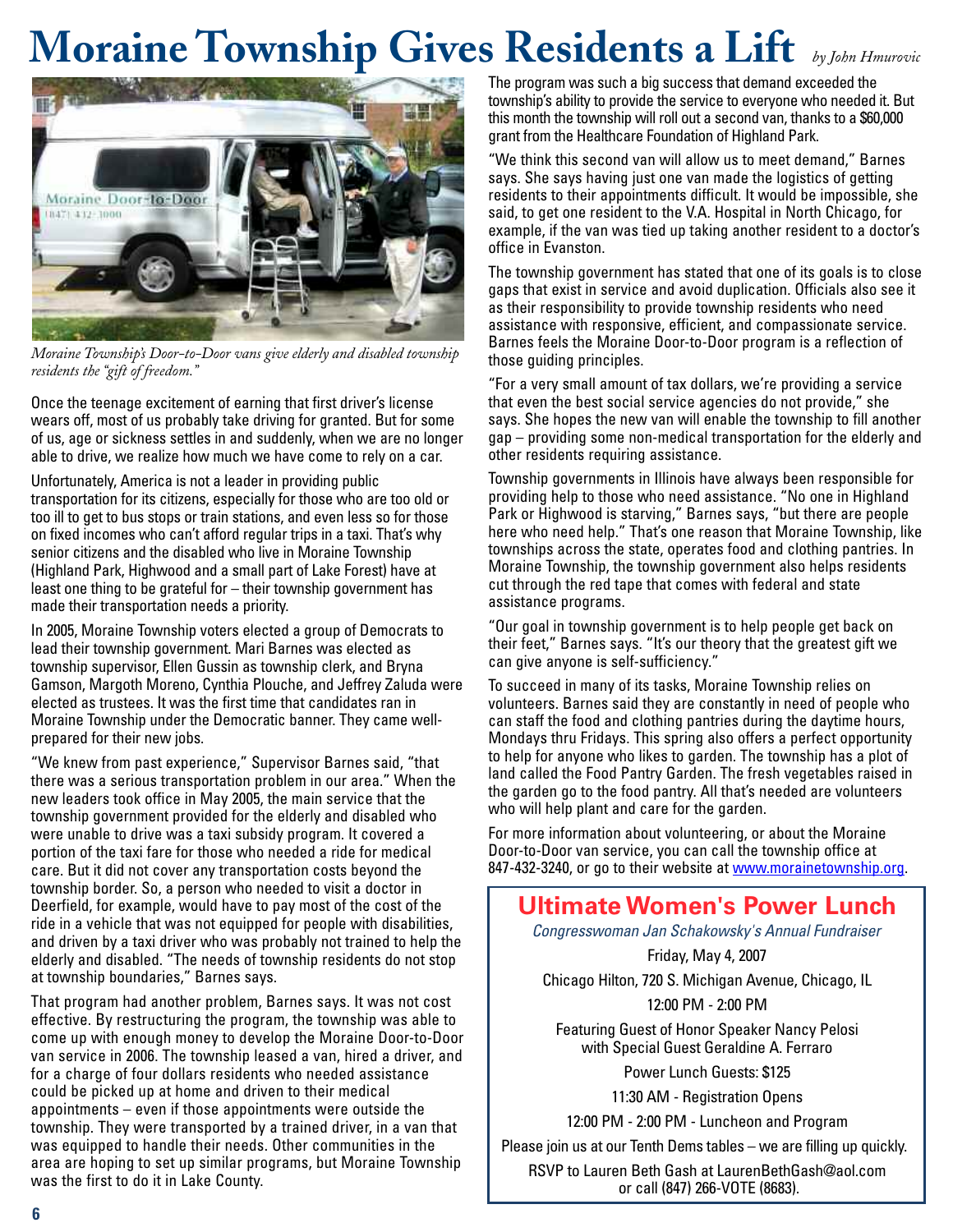## **Reduced Army Recruitment Standards and** *The Dirty Dozen*

*by Sheldon Drobny*



The failure of the U.S. Army to meet its recruitment standards has opened the door for the worst possible recruits available to the armed forces.

Essentially the new recruitment policy is a moderate version of the movie *The Dirty*

*Dozen*, which was one of my all time favorite war movies. As you may recall in the movie, the army recruited 12 of the worst criminals to embark on a dangerous mission into France just before D-Day. I guess the military is now so desperate that serving with our brave young troops will be a bunch of criminals and low-lifes who may be as dangerous to our troops as they are to the enemy.

I served in the military from 1968-1970 when there was a draft and I can tell you first hand that some of your worst enemies were your own comrades in arms. What was sometimes called friendly fire was really premeditated murder. But, that was a long time ago. Perhaps things have changed today, but I seriously doubt it.

My solution would be to have a limited draft for the National Guard, Reserves, and the Regular Army. To mitigate the danger of being sent to a combat zone, the new draftees would only be required to serve at home, in the United States, unless they volunteered for combat duty. Surely the young men and women of draft age in this country could be assigned to the "home guard" that has virtually disappeared and is dangerously undermanned. With most of the Reservists and National Guard serving in Iraq and Afghanistan, the United States is very vulnerable to domestic terrorism and natural catastrophes without a fully manned and equipped National Guard.

The Congress and the president should at least require some sacrifice from our young men and women at a time of war. Perhaps President Bush can volunteer his two daughters to serve their country in the National Guard, giving them the choice of volunteering for combat duty (not likely). Additionally, more American families would be inclined to get more involved in the political discourse, and prevent further wars of choice, if young family members have some skin in the game. I sincerely hope that this suggestion be taken seriously by the Congress and the president to protect the overstretched combat troops from the likes of *The Dirty Dozen* that are uniquely capable of "friendly fire."

## **Are You Under 40? Your Time has Come** *by Sara Knizhnik*

I have an ideologically conservative cousin. We'll call him Joe. Joe is the smartest person in our family. His actions are progressive in many ways. He loves and is committed to a strong woman (who, incidentally, does not agree with much of his politics). He freely discusses his feelings and the feelings of others while, at 6'3" and a trim 200 pounds, he remains secure in his masculinity. His goals in life include knowing the sum of all knowledge. To say that he is well-read is an understatement. My mom calls him our family Renaissance man. He is, inexplicably, a Republican.

I admire many things about Joe, including his ability to make truckloads of money selling real estate. Another is that he's willing to listen – and listen well – to those who disagree with him, which I do with regularity over Thanksgiving turkeys and Christmas trimmings. Joe meets and greets hundreds, maybe thousands, of potential home buyers each year. He chats them up, makes them feel comfortable, and this  $-$  his killer personality  $-$  is the secret to his success. Joe makes his money in a red state, and he would say that he lives and works in the real world. If you ask him, he'll tell you that I don't. He'll tell you that I live in Chicago – a.k.a. Democratland.

This Christmas, Joe argued that Obama cannot become president in 2008. According to him, too much of the country is antiimmigrant and anti-foreigner. Most would never vote for a man whose middle name is Hussein. Joe is quick to point out that he personally admires Obama but says that he is an unrealistic choice – the country is just not as progressive as those of us in Democratland would like to believe.

I've thought this over carefully through the cold Chicago winter. Turned it over in my mind. Twisted it this way and that. And, ultimately, I cannot agree. No doubt, Joe is right about some Americans. Perhaps many Boomers and their parents cling to these old lines of thought. But I've lived, studied, and worked in enough places to know that the young and younger among us find this idea about as timely as a Buddy Holly vinyl LP. It's time for all of us under 40 to stand up and say this is not who we are.

We have friends named Hussein. We have colleagues named Hussein. When I look around, I see that this idea – that what it means to be an American has nothing to do with one's ethnicity  $-$  is one of the few American ideals to be spared repeated assaults by Bush administration policies. It is a world view that sets  $us - and$ Obama – apart. His books and speeches make it clear that he has developed this perspective through careful thought and personal experience, and it is for this reason that he is the candidate of the future. Joe is still under 40, but I've got only10 months or so to bring him around. I won't give up if you don't.

## **What's Going On in Washington?**

**A Scandal-ridden Administration, Iraq, Walter Reed, The Justice Department…**

*Please Join Tenth Dems for a Conversation with*

**Honorable Jan Schakowsky** U.S. Congresswoman from the 9th District

**This is a great opportunity to be briefed by a pro in the know and to have your questions answered.**

#### **Stevenson High School**

One Stevenson Drive, Lincolnshire *( 1 ⁄ 2 mile west of Milwaukee Ave. on Rte. 22 - W. Half Day Rd.)*

> **Sunday, April 15, 2007, 7:00-8:30 p.m. (Doors open at 6:45)**

For further information, contact [events@TenthDems.org,](mailto:events@TenthDems.org) or call 847-266-VOTE (8683)